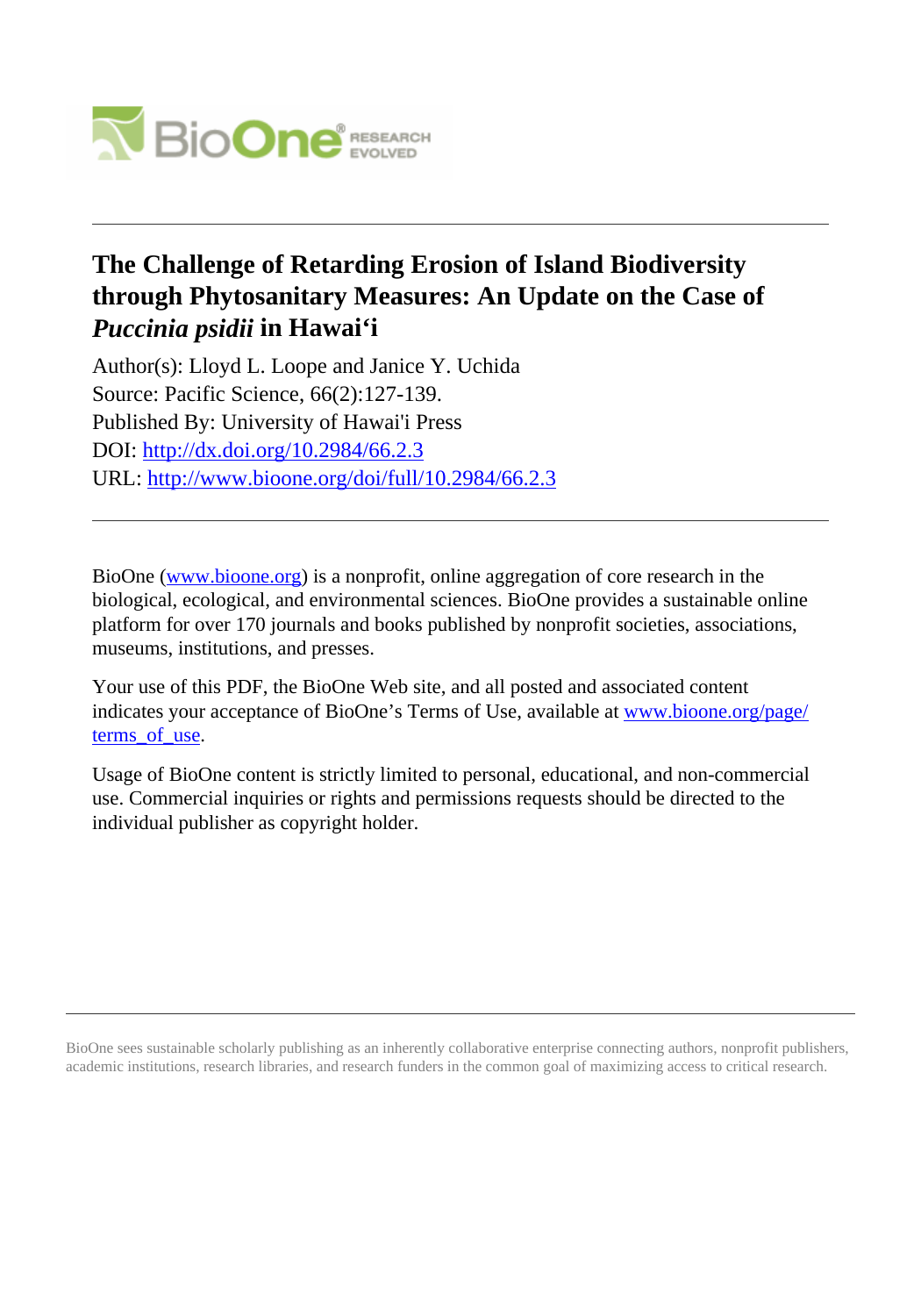## **The Challenge of Retarding Erosion of Island Biodiversity through**  Phytosanitary Measures: An Update on the Case of *Puccinia psidii* **in Hawai'i**<sup>1</sup>

### *Lloyd L. Loope*2,4 *and Janice Y. Uchida*<sup>3</sup>

**Abstract:** Most rust fungi are highly host specific, but *Puccina psidii* has an extremely broad host range within Myrtaceae and gained notoriety with a host jump in its native Brazil from common guava (*Psidium guajava*) to commercial *Eucalyptus* plantations. When detected in Hawai'i in April 2005, the first invasion outside the neotropics/subtropics, there was immediate concern for 'öhi'a (*Metrosideros polymorpha*). 'Ohi'a composes 80% of native forest statewide, providing stable watersheds and habitat for most Hawaiian forest birds and plants. Within months, rust spores spread statewide on wind currents, but 'öhi'a was found to be only a minor host, showing very light damage. The primary host was nonnative rose apple (*Syzygium jambos*)*,* severely affected at a landscape scale, but the epiphytotic subsided as rose apple was largely defoliated or killed within several years. The limited and stable host range in Hawai'i (versus elsewhere) led the local conservation community to explore possibilities for excluding new genetic strains of *P. psidii.* Although national/international phytosanitary standards require strong scientific justification for regulations involving an infraspecific taxonomic level, hopes were buoyed when genetic studies showed no apparent genetic variation/evolution in Hawai'i's rust strain. A sophisticated genetic study of *P. psidii* in its home range is near completion; genetic variation is substantial, and host species strongly influences rust population structure. To prevent introduction of new strains, the Hawai'i Department of Agriculture is moving ahead with establishing stringent measures that restrict entry of Myrtaceae into Hawai'i. Meanwhile, *P. psidii* poses a major threat to Myrtaceae biodiversity worldwide.

Accelerated movement of plants and plant products between biogeographical zones by human activities has become rampant worldwide (Brasier 2008, Wingfield et al. 2011). Fungi and insects that may have little impact in the plant communities where they have coevolved often trigger dramatically negative effects when transported to new regions of the world where the native plants have little resistance. Dominant tree species are declining in many areas of the world and the introduction of pests and pathogens to new environments is a major contributing factor, resulting in disruption of fundamental ecosystem processes and changes in environments on which a variety of other species depend (Ellison et al. 2005).

Remote island ecosystems in general and the Hawaiian Islands in particular have long been recognized as especially vulnerable to invasions (e.g., Loope and Mueller-Dombois 1989). The Hawaiian Islands are justifiably famous for their biological uniqueness but have lost roughly half of their original nativedominated habitat. Dry and mesic forests have been reduced most drastically. Hundreds of species have been lost to extinction, including at least 106 of 1,300 plant taxa, three-

<sup>&</sup>lt;sup>1</sup>Manuscript accepted 19 August 2011.

<sup>2</sup> U.S. Geological Survey, Pacific Island Ecosystems Research Center, P.O. Box 246, Makawao, Maui, Hawai'i 96768.

<sup>&</sup>lt;sup>3</sup> Department of Plant and Environmental Protection Sciences, University of Hawai'i at Mänoa, 3190 Maile Way, Honolulu, Hawai'i 96822.

<sup>4</sup> Corresponding author (e-mail: lloope@usgs.gov).

Pacific Science (2012), vol. 66, no. 2:127-139 doi:10.2984/66.2.3 © 2012 by University of Hawai'i Press All rights reserved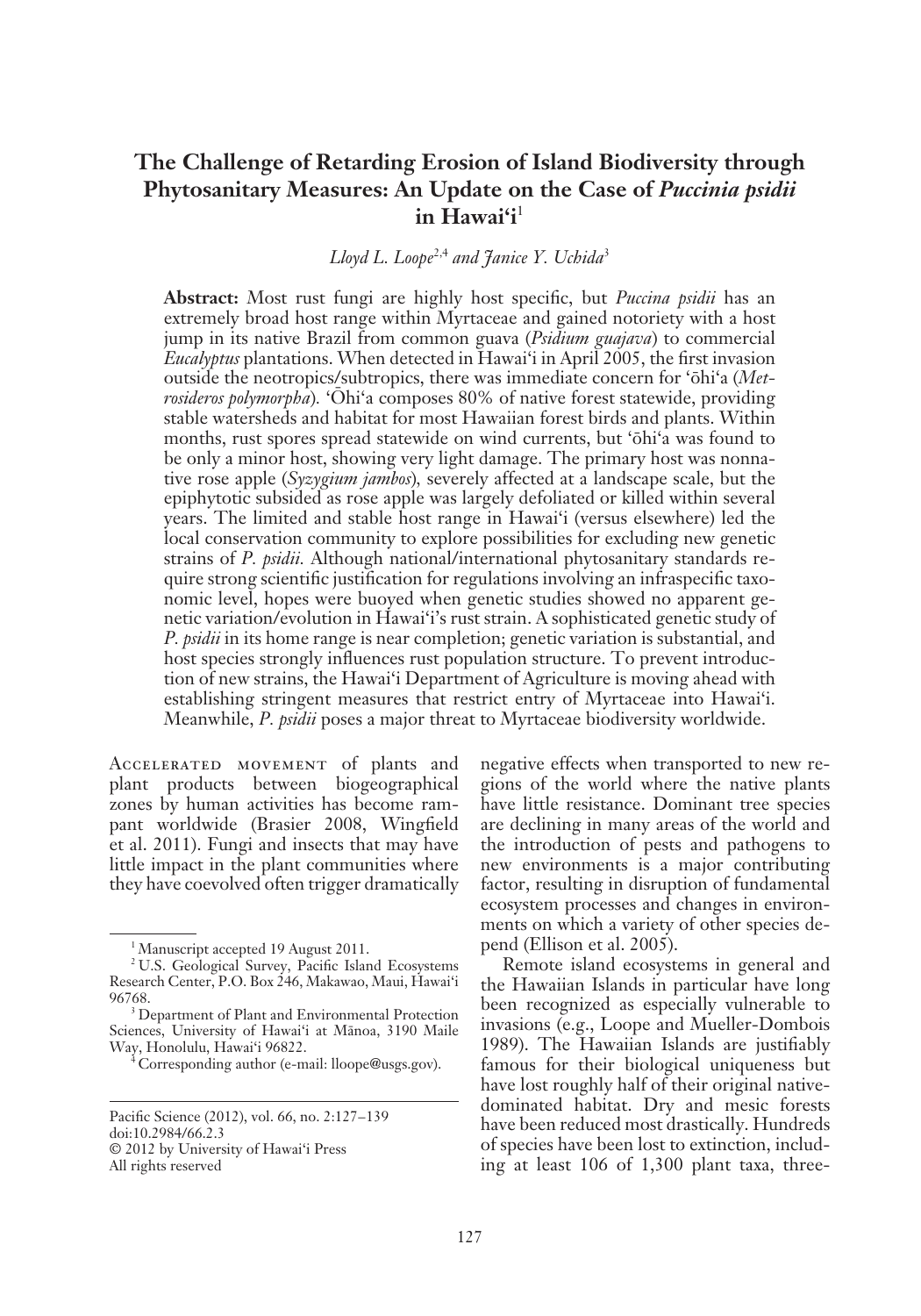fourths of approximately 1,000 endemic snail species, and at least 83 of 115 endemic land bird species (references given on pages 765– 768 in Loope [1998]). With only 0.4% of the land area of the United States, Hawai'i harbors over 25% of the country's federally listed endangered species. Although habitat destruction by humans has been a direct factor in Hawai'i's ecological losses in the past, human-facilitated biological invasions are currently the primary agents of continuing degradation.

Agriculture interests in Hawai'i have long recognized the need for rigorous quarantine effort at ports of entry. Efforts at biodiversity conservation, invigorated in the 1970s and 1980s, resulted in strong multiagency support in the 1990s for increasingly sophisticated invasive species prevention efforts, recognizing that island situations with limited ports of entry allow excellent prevention opportunities. Although barriers to achieving optimal implementation (especially inadequacy of funding/ resources and ambiguity of responsibility) quickly became apparent (Holt 1996), promising progress has been made in some areas (Fox and Loope 2007, Loope and Kraus 2009).

Detection of a rust fungus, *Puccinia psidii* ( Winter, 1884), new to Hawai'i, on young 'öhi'a (*Metrosideros polymorpha*) plants in an O'ahu nursery in April 2005 (Killgore and Heu 2005, Uchida et al. 2006) led to a remarkable test of Hawai'i's political will, of the flexibility of the international system that guides pest prevention to allow Hawai'i to take action, and of the role of science in shedding light on such issues. This article aims to use this case as an example of how important biodiversity issues may be addressed through the existing phytosanitary system.

#### international and national phytosanitary regulation in a nutshell

A recent book on this subject makes a succinct and effective case for the current phytosanitary system that has evolved over the past two decades (Heather and Hallman 2008, Chapter  $1:1$ :

It is estimated that the loss caused by invasive species globally is about US\$1.4  $\times$  10<sup>12</sup> or 5% of the world gross national product (Pimentel et al. 2007). Although tens of thousands of species have invaded other lands, millions have not.... Phytosanitation aims to keep that damage and number of new invasive species as low as possible through regulation of trade of items that could carry invasive species. But these requirements are a primary impediment to international trade, a key and growing component of most economies.... Mumford (2002) points out that domestic consumers pay for quarantine restrictions in higher prices for quarantined goods while domestic producers of those goods or, we might add, reasonable replacements for them, benefit.

In conformity with the World Trade Organization ( WTO) Sanitary and Phytosanitary (SPS) Agreement ( WTO 2007), categorized quarantine pests are restricted to those that are absent from the place which takes action to prohibit entry of the pest or its host if this could lead to entry and establishment, or to pests which are present but suppressed or contained.

Brasier (2008:795) provided a recent critique of the way the phytosanitary system is applied in the United Kingdom and elsewhere, particularly as it applies to plant pathogens:

The protocols principally involve the production of lists of named harmful organisms. These tend to concentrate on organisms likely to affect widely grown agricultural commodities and timber. The case for inclusion of each organism must be founded in 'sound science.' By definition, all 'unlisted' organisms remain unregulated. However, the lists principally comprise pathogens that have *already* escaped from their geographical centres of origin and started to cause overt disease in another part of the globe. Many of these 'newly escaped' organisms were previously unknown to science and were not therefore on any international list before they escaped. . . . Dutch elm disease, sudden oak death, phytophthora disease of alder, and box blight in the UK . . . are all examples of major disease episodes caused by previously unknown pathogens. . . . Based on these and similar examples, and on estimates that only 7-10% of all fungal species having so far been identified . . . some 90% of pathogens may be unknown to science.

Agriculture has a standard, usually viable option when quarantines for plant pathogens fail: development of resistant strains of the crop in question is generally the best management tool (Ploetz 2007). Selection of resistant clones of *Eucalyptus grandis* and other *Eucalyptus* spp. has been achieved by the forest industries in Brazil, and the genetic basis for that resistance is becoming increasingly understood ( Junghans et al. 2003, Moon et al. 2007,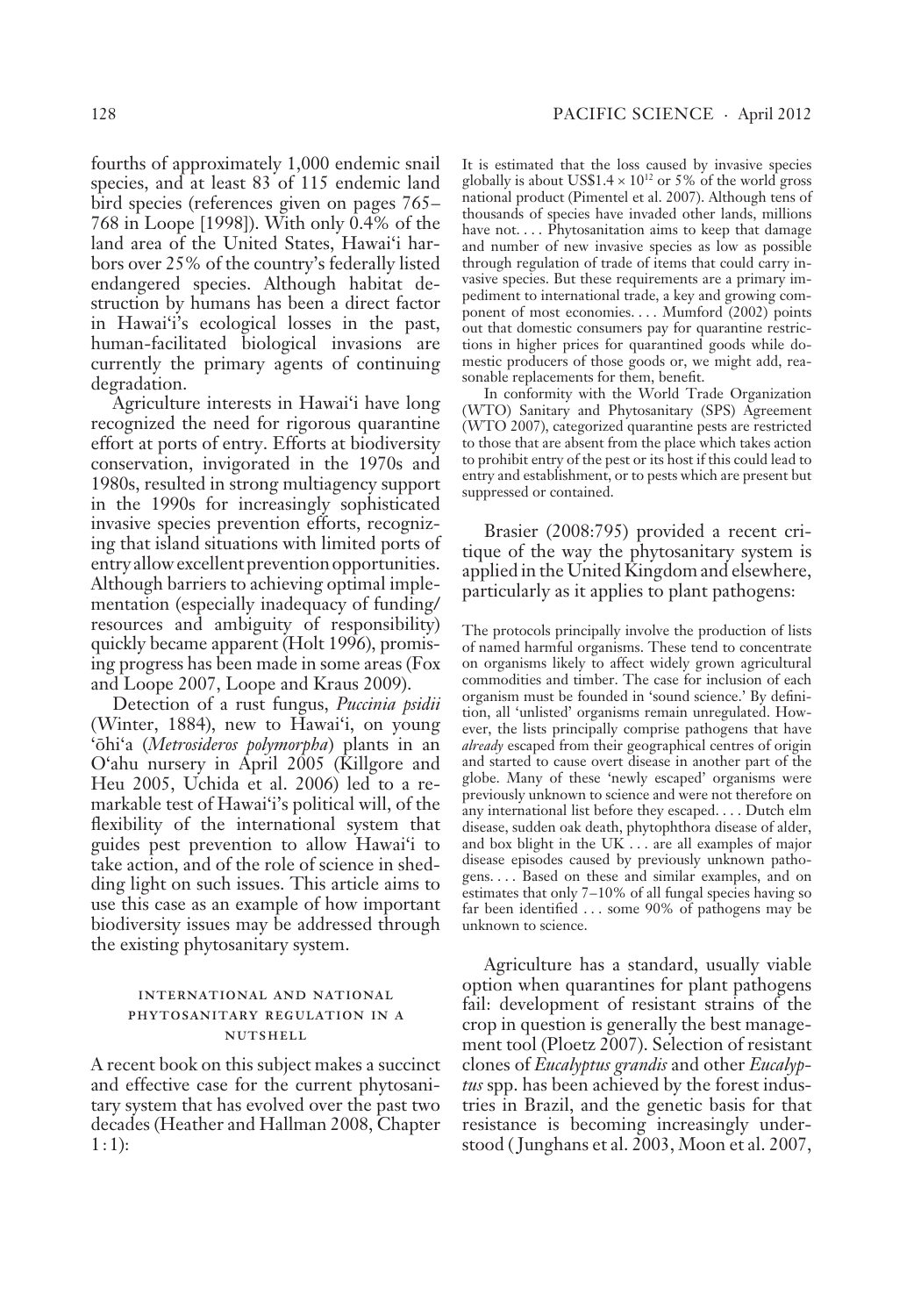Mamani et al. 2010). Resistant cultivars of guava have also been effectively developed (Ribeiro and Pommer 2004). Unfortunately, the strategy of developing clones resistant to plant pathogens rarely provides a viable remedy for biodiversity conservation, especially in the case of an ecosystem dominant. *Metrosideros polymorpha* forest in Hawai'i provides a classic example of the contrast between the pathogen-prevention needs of biodiversity conservation and those of agriculture/ forestry.

As the trade in plants and plant products has increased, the conundrum of what phytosanitary rules are allowable or not allowable in actual practice has presented formidable challenges to political entities that want to protect their natural heritage (Campbell 2001, Loope 2010) as well as to others that want export or import for economic reasons. Although there is a relatively effective suite of standard options in quarantine entomology for mitigating the risk of known pest introduction on commodities (e.g., Follett and Neven 2006), fewer opportunities exist for effective mitigation of the threat of introduction of plant pathogens (Rossman 2009). Hawai'i Department of Agriculture's Plant Quarantine Branch (HDOA) is Hawai'i's "first line of defense" in keeping pests out of the Islands to protect the state's people and environment, but such responsibility and authority is shared with two federal agencies (Loope and Kraus 2009, Loope 2010). HDOA has understandably been challenged by the dilemma they have faced for the past 5 yr over how to justify actions aimed at preventing potential arrival of a genetic strain of *Puccinia psidii* virulent for Hawai'i's dominant forest species 'öhi'a given that the species *P. psidii* is already present.

#### metrosideros polymorpha: an overview of its role and status in hawai'i and consequences of its potential reduction or loss

'Öhi'a (Myrtaceae: *Metrosideros polymorpha* Gaudichaud-Beaupré) is by far the most common and widespread native tree in the Hawaiian Islands. It occurs on all the main

islands and typically composes at least 80% of the trees in rain forests.

According to recent work by Percy et al. (2008), 'öhi'a has been evolving in the Hawaiian Islands for nearly 4 million yr and has become genetically adapted to diverse local environments. Derived ( by way of the Marquesas Islands) from an ancestral species of *Metrosideros* that colonizes new lava flows in New Zealand, 'öhi'a was apparently able to outcompete most other plant species in precontact Hawai'i and came to form the habitat matrix for the evolution of a large fraction of Hawai'i's endemic flora and fauna. Although some other plant groups underwent complex adaptive radiation, vigorous gene flow apparently limited the diversification of 'öhi'a ( Vitousek 2004).

It can be argued that 'öhi'a is the backbone of Hawaiian forests and one of the most important resources for the long-term stability of ecosystems and watersheds in the Islands (Gruner 2004). Forests dominated by 'öhi'a are home to at least 22 extant species of forest birds, the Hawaiian hoary bat, and many of Hawai'i's remaining native plants and invertebrates. Endemic Hawaiian honeycreepers, including 16 on the endangered species list, are dependent on these forests for essential habitat, because they have adapted to feed and nest in 'öhi'a trees (Buermeyer et al. 2008). Gruner (2004) sampled arthopods in 11 *M. polymorpha* sites, nine on Hawai'i Island, and found 495 endemic species.

Not surprisingly for a single species with a very broad ecological distribution, 'öhi'a has been shown to have substantial genetic variability (reviewed by Percy et al. 2008), as well as phenotypic plasticity (Cordell et al. 1998, Vitousek 2004, Cornwell et al. 2007). There are, of course, ecological limits to plant phenotypic plasticity ( Valladares et al. 2007), and 'öhi'a illustrates that fact well through its dieback during certain types of environmental stress (for example, Mueller-Dombois 1985, Hodges et al. 1986). Nevertheless, the phenotypic plasticity of 'öhi'a could prove to be important for enabling a certain amount of ecosystem stability in the face of global climate change. The fate of this single dominant tree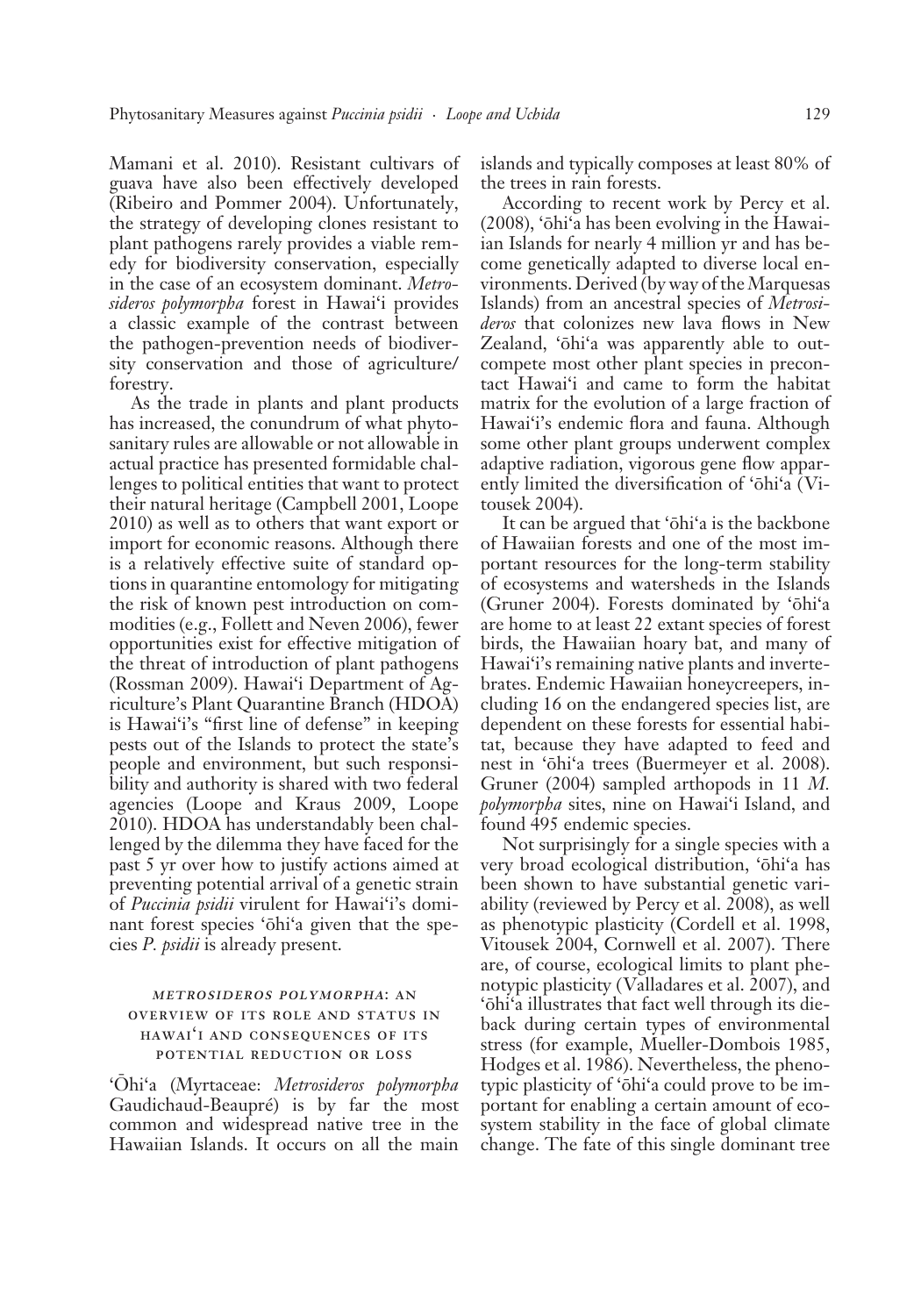species in relation to climate change is likely to be crucial for the survival of much associated biological diversity at high elevations in Hawai'i.

Though *P. psidii* was initially detected on 'öhi'a and given the local name " 'öhi'a rust" (Killgore and Heu 2005), the damage to date for 'öhi'a has been modest. In contrast, the invasive rose apple (*Syzygium jambos*) has suffered severe crown dieback at a landscape scale statewide, with death a common outcome (Plate I). Given the demonstrated destructive potential and because 'öhi'a is the dominant tree in most forests in Hawai'i, there is a major potential threat of an outbreak of a highly virulent genetic strain on 'öhi'a, similar to that observed on rose apple. Such an outbreak could result in drastic changes to the structure, composition, and the function of forests on a landscape level. Many (one-third to one-half) of Hawai'i's a pproximately 300 endangered plant species also depend on critical habitat in *Metrosideros polymorpha* forest. *Puccina psidii* is most damaging to young, developing tissue. Although "evergreen," individual leaves of 'öhi'a trees are retained for  $1.5-2.5$  yr (Cordell et al. 2001) and require continual replacement. Destruction of new 'öhi'a growth would cause not only crown dieback but also likely result in low reproduction (few mature flower buds, reduced young fruit and seed formation). 'Öhi'a seedlings would also be severely damaged, further reducing reproduction. (With the current *P. psidii* strain, high percentages of 'öhi'a seedlings at some commercial nurseries have been infected, with 25% seedling mortality of highly susceptible 'öhi'a genotypes not uncommon under conditions with substantial local inoculum [from rose apple] of urediniospores [C. Kadooka, University of Hawai'i, pers. comm.].) Eventually, repeated, severe crown dieback could result in the death of trees as nutritional reserves are exhausted and no new photosynthetic tissue is added. Increased light reaching the forest floor following canopy dieback would increase the likelihood of invasion by light-loving, fastgrowing nonnative species, such as *Miconia calvescens, Psidium cattleianum,* and introduced

grasses. Watershed impacts are also possible with a rapid loss of overstory.

'Öhi'a is also a species of major cultural significance to the Hawaiian people. Many native plants and animals that depend on 'öhi'a forests have cultural significance, but 'öhi'a stands out as having special symbolic and spiritual significance because of its connection to the deities Kü, Pele, and Laka. For example, as the native plant symbol of Laka, the deity of hula, 'öhi'a is central to a large number of chants and dances, and its loss would affect the spiritual significance of hula and chant (Samuel Gon III, pers. comm., 2006).

#### puccinia psidii: a relatively wellknown and notorious plant pathogen

A prescient paper by Walker (1983:103) on Pacific mycogeography cited references from the 1940s to 1960s documenting infection, often heavy, of Australian genera such as *Callistemon, Eucalyptus,* and *Melaleuca* in cultivation in South America by *Puccinia psidii,* most commonly found on the native *Psidium guajava* in a different subfamily of Myrtaceae. He further noted the urgent need for "a comprehensive taxonomic study" of what seemed to be a complex of 40 names of apparently similar rusts in the literature. "The susceptibility seen in several genera of Leptospermoideae, which have probably developed for a considerable time in the absence of rusts found in present-day Central and South America, is of considerable interest as well as having most important practical consequences for plant quarantine. The need for rigid exclusion of these rusts from the Australian region is o bvious."

A paper by Coutinho et al. (1998) on eucalyptus rust brought *Puccinia psidii* to the broad attention of plant pathologists. The paper summarized a large body of literature from the 1980s that previously had been available only in Portuguese. *Puccinia psidii* was originally described from common guava (*Psidium guajava*) in Brazil in 1884 and had been observed on a *Eucalyptus* sp. in Brazil as early as 1912. The first "serious outbreak" in Brazil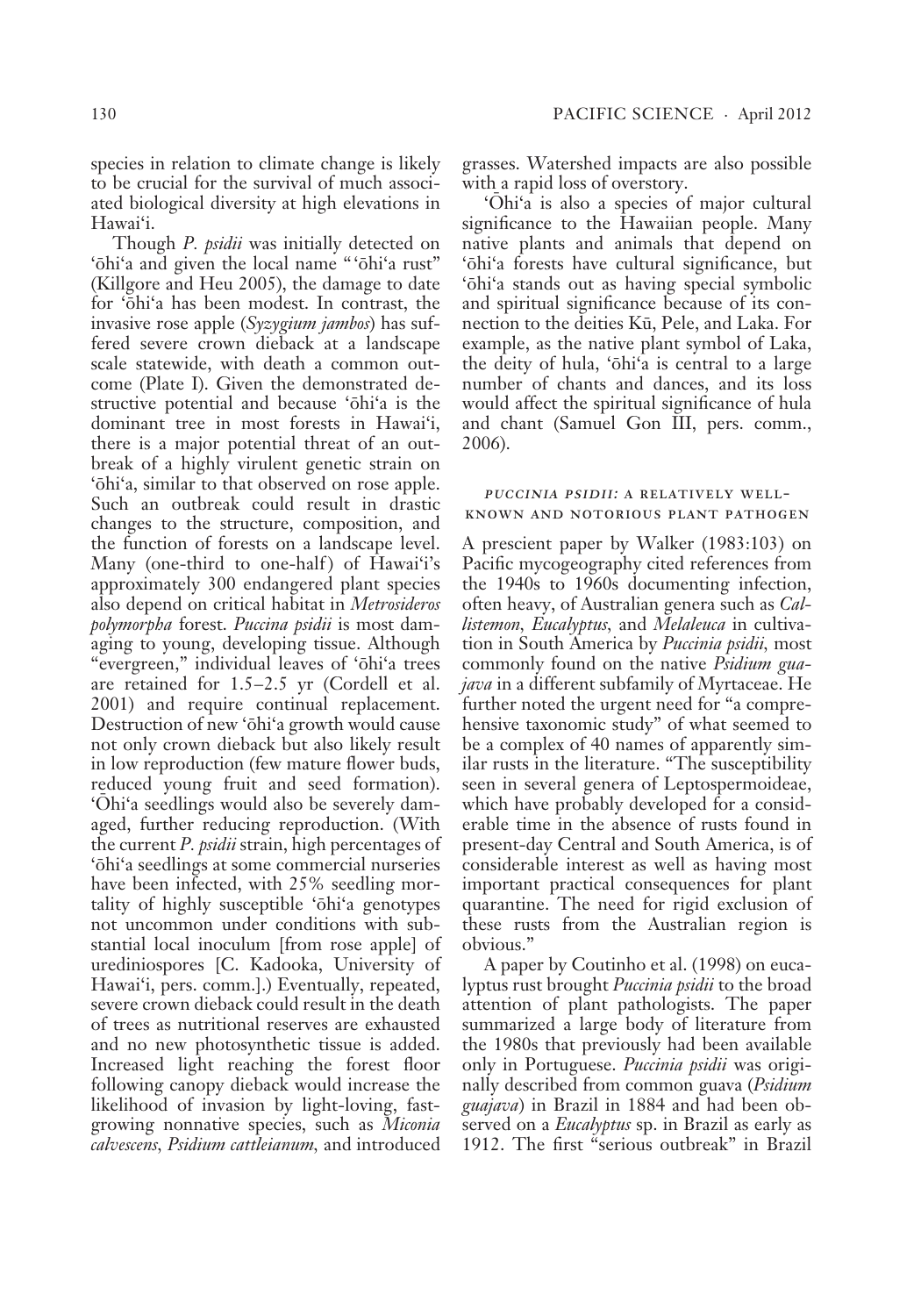

Plate 1. A stand of nonnative rose apple *(Syzygium jambos)* on a roadside in Ha'iką, Maui, Hawai'i, completely killed by the rust *Puccinia psidii* over a period of about 5 yr, after repeated destruction of new growth resulted in exhaustion of carbohydrate reserves. (Photo by Forest and Kim Starr, March 2011, used by permission.)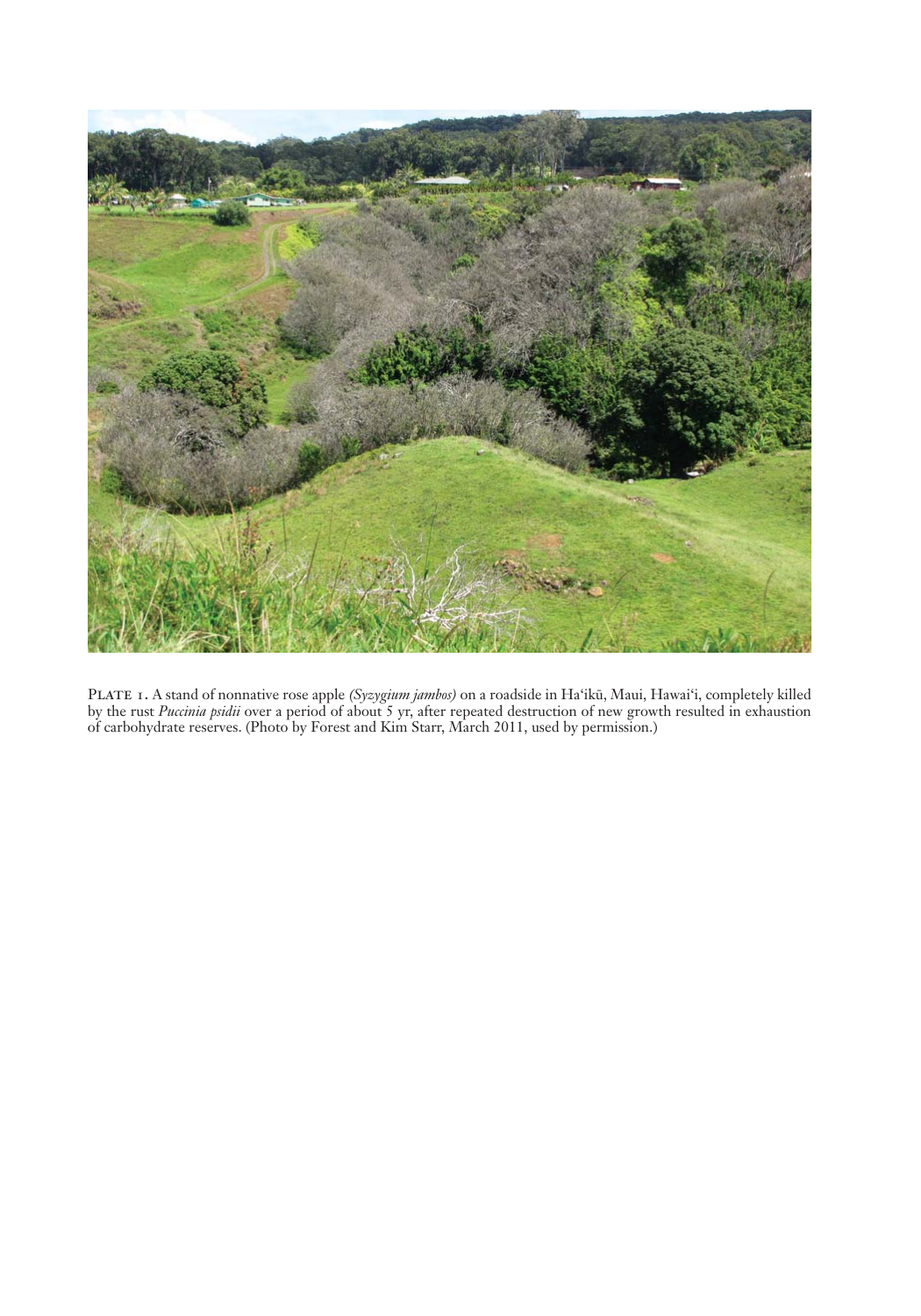was in 1973, with large-scale losses in nurseries and young plantations of *Eucalyptus grandis* in Espírito Santo province. The emphasis of the work in the 1980s in Brazil was upon addressing the threat of *P. psidii* to the country's e xtensive *Eucalyptus* plantations, especially through developing resistant strains of *Eucalyptus.* The work was largely successful toward that goal, and publishing effort in Brazil subsided in the 1990s. However, the recognition that the rust was an enormous threat to *Eucalyptus* plantations and native Myrtaceae worldwide brought much attention to *P. psidii* after the 1998 publication. Previously, the most attention the rust had received outside Brazil had been when it reached Jamaica in the 1930s (MacLachlan 1938) and Florida in the 1970s (Marlatt and Kimbrough 1979), decimating allspice (*Pimenta dioica*) in both locations until resistant allspice strains could be developed (e.g., Ploetz 2007). However, in the 1990s, the notoriety of the rust started to spread both for its threat to *Eucalyptus* plantations worldwide (e.g., Ciesla et al. 1996) and to native Myrtaceae outside the neotropics, especially in Australia (e.g., Booth et al. 2000).

Because the rust *P. psidii* had already b ecome established in the 1970s in the United States in Florida (at latitude ca.  $25-29^\circ$  N), the federal Department of Agriculture has considered it a nonactionable, nonreportable pest nationally. Hawai'i and Florida are the only two U.S. states with native species in the myrtle family. It seems that no one in Hawai'i was aware of a threat from *P. psidii* until March 2005, when it was detected in an O'ahu nursery. This was the first time establishment of *P. psidii* had been documented outside the neotropics and subtropics. The 2005 outbreak in Hawai'i accelerated signs of concern in Australia, and three major publications on the rust appeared from there in 2006–2007 (Grgurinovic et al. 2006, Simpson et al. 2006, Glen et al. 2007). Simpson et al. (2006:549) reported: "Guava rust, *Puccinia psidii,* is now known to occur on species in both subfamilies of Myrtaceae, including one of two tribes of the subfamily Psiloxyloideae and seven of the 15 tribes of subfamily Myrtoideae, a total of 20 genera and 71 species. Susceptibility to

*Puccinia psidii* seems to be low among species of Myrtaceae from the Americas but more common among taxa from Asia, Australia and the Pacific."

#### **PUCCINIA PSIDII IN HAWAI'I: THE FIRST**  $5+$ yr—effects of a single genetic strain

*Puccinia psidii* has been found statewide (at latitude ca.  $19-22^{\circ}$  N) in Hawai'i attacking Myrtaceae from near sea level to  $1,200-1,500$ m elevation in areas with mean annual rainfall ranging from 750 to 5,000 mm (Robert Anderson, pers. comm.; J. B. Friday, pers. comm.). It is apparent that climatic conditions over much of Hawai'i at certain seasons (especially in winter months, December – March) are consistent with the requirements for *P. psidii* to thrive, with mild temperatures (ca.  $15-23$ °C) and abundant wetness (based on diverse references cited by Glen et al. 2007). The introduced and invasive rose a pple, *Syzygium jambos* (an Asian species), was severely affected at a landscape scale, with widespread crown dieback and many instances of complete tree death (Uchida and Loope 2009). *Syzygium jambos* was so severely affected that it became an abundant source of spores for essentially ubiquitous dispersal on wind currents, enabling rapid spread of the rust statewide and exposure of many a dditional Myrtaceae hosts (Uchida and Loope 2009). Nevertheless, in spite of billions of winddispersed rust spores produced from rose a pple infestations following periods of moist weather conditions from 2006 to 2008, adjacent mature 'öhi'a have been little affected to date by the rust strain in Hawai'i. Within the elevation range of the rust, *P. psidii* is generally found on less than 5% of the 'öhi'a trees in the wild; on those 'öhi'a trees on which the rust is found, it is usually found on less than 5% of the leaves (Robert Anderson, pers. comm.). Five of eight native Myrtaceae and at least 15 nonnative species have been observed as hosts of *P. psidii* in Hawai'i (Loope 2010). The federally endangered *Eugenia koolauensis*  (nïoi) and the nonendangered indigenous species *Eugenia reinwardtiana* are severely damaged (J.Y.U., pers. obs.).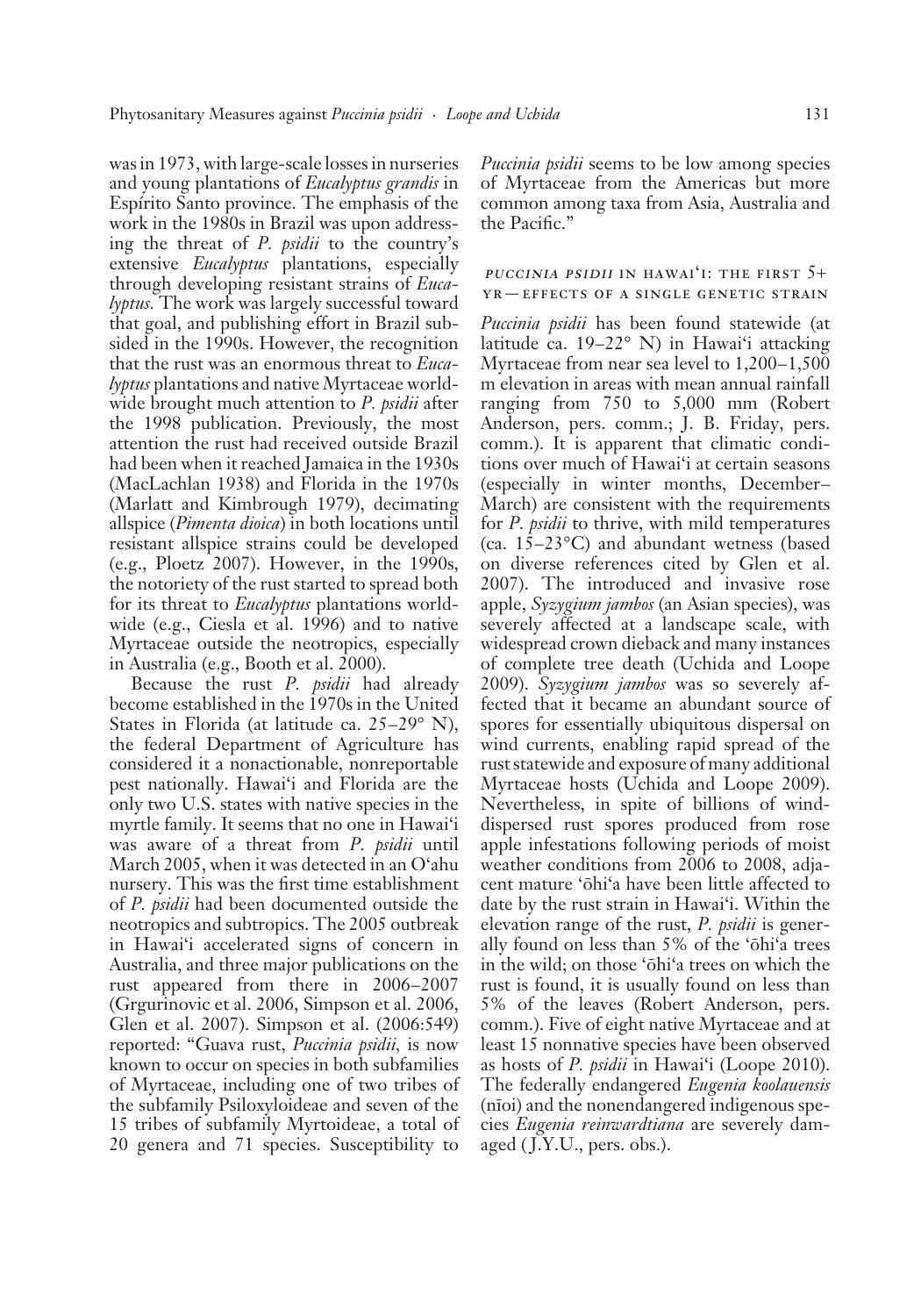As events unfolded in Hawai'i after establishment of the rust, it came to be realized (through genetic sampling on multiple hosts based on microsatellite markers developed by Zhong et al. [2007]) that the rust population consisted of a single strain with no apparent genetic variation and lacking evidence of a sexual stage (Kadooka 2010; J.Y.U., pers. obs.). The strain in Hawai'i has not broadly infected many of the species known to be susceptible to damage by *P. psidii* elsewhere, including common guava, *Eucalyptus* spp., and allspice (with a few localized exceptions for the latter). The contrast in susceptible hosts of *P. psidii* with other areas is consistent with observations of apparent "race" or "biotype" differences elsewhere reported by Coutinho et al. (1998) and other sources summarized in Glen et al. (2007). There is also strong evidence that within host species there is variable susceptibility to individual variants of *P. psidii* (Rayamajhi et al. 2010, Zauza et al. 2010).

Loope (2010) concluded that, on the basis of the very substantial genetic diversity of the much-studied, crop-damaging species of the genus *Puccinia,* there is good reason to believe that numerous genotypes likely exist in the core range of *P. psidii* in Brazil with potential for dispersal by globalization. Nevertheless, such genotypes had not been studied and documented with respect to host species of *P*. *psidii,* though sophisticated genetic work has started in Brazil, focusing on genetic mechanisms of resistance of *Eucalyptus* to the rust ( Junghans et al. 2003, Moon et al. 2007, Mamani et al. 2010).

#### clarification of the genetics of puccinia psidii in relation to hosts

Research funded by the U.S. Forest Service and others is currently under way in Brazil to determine relationships between genetics and potential aggressiveness of *P. psidii* against 'öhi'a (Cannon et al. 2009). An important portion of the genetic work has involved a Ph.D. dissertation by Rodrigo Graça, a student of Prof. Acelino Alfenas at the Federal University of Viçosa, Brazil, who has completed some of the laboratory work at Washington State University. Graça's dissertation

is currently being prepared for publication and has substantially expanded knowledge of genetic variation within *P. psidii.* Here are excerpts from a poster presentation (Graça et al. 2010: poster):

To determine population genetic structure of the pathogen in the putative center of origin, approximately 150 single-pustule isolates of *P. psidii* have been collected from diverse host species and locations in Brazil and scored for variation at 10 microsatellite loci. Additional isolates have been collected from Hawai'i, California, Paraguay, and Uruguay . . . .

Preliminary results for Brazil indicate that 1) considerable genetic diversity is present; 2) species of hosts strongly influence population structure; and 3) distinct multilocus haplotypes are uniquely associated with specific hosts across diverse geographic locations. In contrast, all 49 rust isolates collected from five different hosts in Hawai'i (O'ahu, Maui, Kaua'i and Hawai'i-"Big Island") share a unique multilocus genotype, indicating a recent introduction of a single rust genotype. This information will help identify rust races that pose threats to global populations of Myrtaceae and help prevent their introduction into new regions. For example, none of the rust genotypes in Brazil are known to occur in Hawai'i. At present, it seems prudent to focus on avoiding the introduction of any novel genotypes to new regions with populations of known hosts. Furthermore, potential recombination of genotypes could generate new virulent races of the pathogen with unpredictable consequences. Population genetics and molecular characterization of *P. psidii* isolates collected from around the world will provide critical information on pathways of spread and assessment of future risk.

#### potential for additional genetic strains of puccinia psidii to arrive in hawai'i

Much attention has been given to the likely source of the initial establishment of a strain of *P. psidii* in Hawai'i. The source is in fact uncertain but is likely to have been either imported nursery stock or decorative foliage of common myrtle (*Myrtus communis*) from the mainland United States (Loope and La Rosa 2008). Transmission of *P. psidii* on imported nursery stock is a plausible pathway, but no interceptions have been reported by HDOA. However, since 2006, HDOA inspectors have repeatedly intercepted *P. psidii* in infected shipments of incoming cut (decorative) myrtle foliage (Loope and La Rosa 2008, Loope 2010). An outbreak of *P. psidii* on cultivated myrtle in southern California in 2005 was re-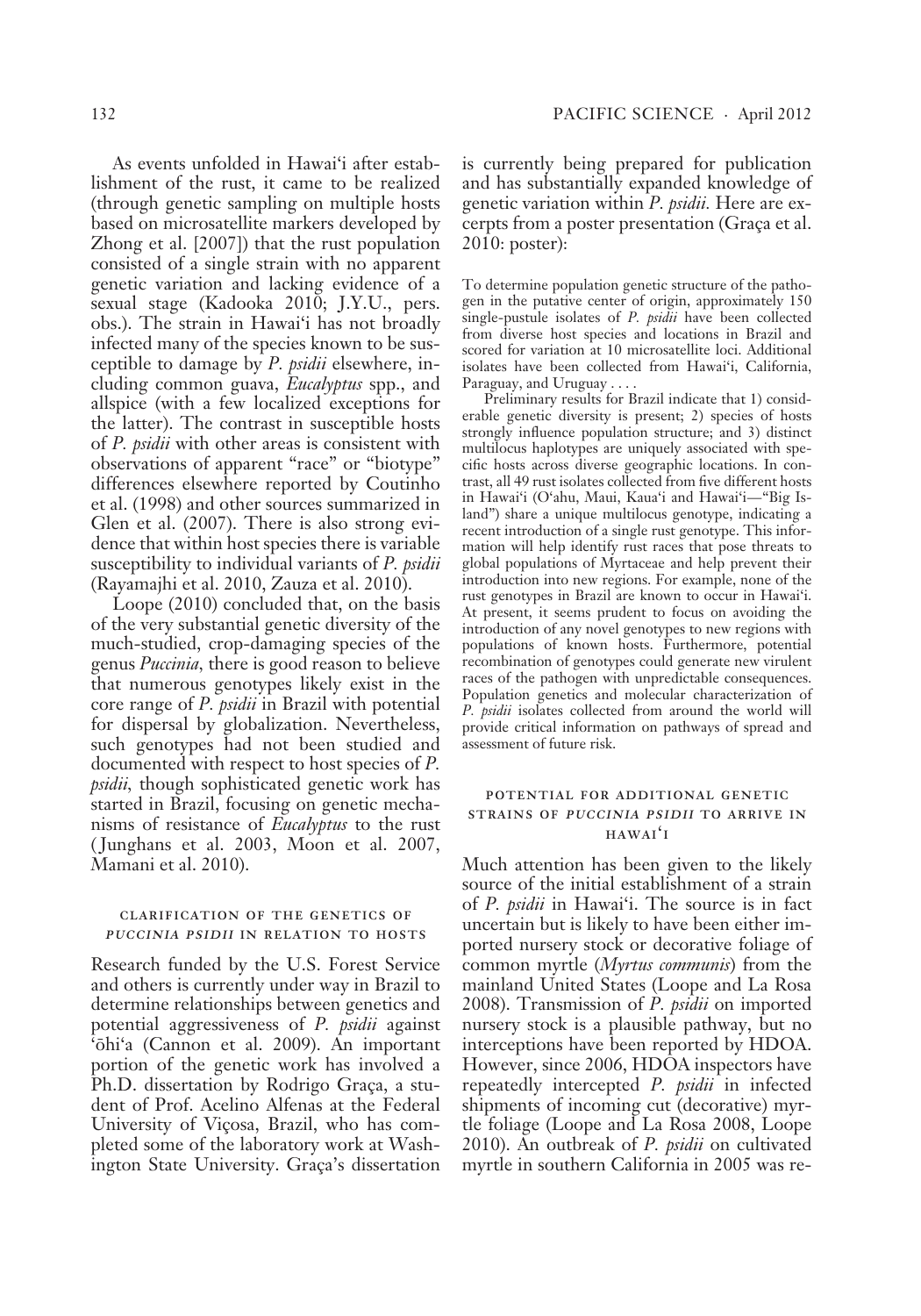ported (Mellano 2006); most of Hawai'i's imported cut foliage and flowers are shipped from California. Another candidate vehicle for establishment of Hawai'i's initial rust strain is waxflower (*Chamelaucium uncinatum*)*,* a species native to Western Australia and an important filler species in the international flower trade, first noted as a host of *P. psidii* in Hawai'i (Loope 2010).

Authorities in Hawai'i have assumed that just as the initial rust strain entered in 2005 or before without warning, new strains/ g enotypes of the rust could potentially enter Hawai'i on the same or other Myrtaceae species, perhaps most notably juvenile *Eucalyptus* leaves (*E. cinerea, E. pulverulenta,* and perhaps other species), highly important in the national/international foliage trade (Loope 2010).

Loope (2010) reviewed evidence that spores of *P. psidii* can potentially survive for 3 months, and the pathogen can be transported to Hawai'i on Myrtaceae from anywhere in the world through the United States mainland. Furthermore, there is much geographic reshuffling of flowers and foliage among the far-flung firms in the trade, especially for bouquet making. Because *P. psidii* is a nonactionable and nonreportable pest in the United States, foliage and flowers of the myrtle family can move freely into the country (usually but not necessarily always through the ports of Miami or Los Angeles) and from state to state.

*Eucalyptus* forestry also provides dangerous pathways for movement of *P. psidii* (e.g., Ciesla et al. 1996). Wingfield et al. (2011:94) expressed concern very specifically about a standard practice of "international forestry and fruit tree growing companies . . . with holdings in many different countries" to move high-performance stock to other areas of the world where the companies also operate. "One might thus predict that diseases such as *Eucalyptus* rust that occur in plantations of forestry companies in South America will emerge in Asia where the same companies own land." Wingfield et al. (2011) also observed that once a pest or pathogen becomes established in a new area, subsequent introductions into other geographic areas appear to occur increasingly rapidly. It is foreseeable that pathways/sources for new strains of *P. psidii* will proliferate in coming decades.

Hawai'i's Board of Agriculture unanimously approved a 12-month interim rule in August 2007 banning importation of plants in the myrtle family from "infested areas," specified as South America, Florida, and California. However, the interim rule has not been made permanent by HDOA; the department stated in 2008 that it needed further information to formulate a long-term rule that imposes appropriate measures. Since the interim rule expired in August 2008, HDOA has regulated incoming plant material in the family Myrtaceae by visual inspection. Inspection capacity and latent (asymptomatic) infections limit the ability to detect the rust. Loope (2010) summarized available information to date on *P. psidii* to assist in evaluating regulatory options. HDOA decided to await definitive results from the ongoing genetic study of *P. psidii* previewed by Cannon et al. (2009); now, having seen the findings of Graça et al. (2011) as well as other related publications in the works, HDOA is working toward effective regulation, expected to be in place by the end of 2012 at the latest (Okada et al. 2011; C. Okada, HDOA, pers. comm., November 2011).

#### regulation of myrtaceae pathways to prevent new genetic strains of puccinia psidii: the potential mechanism to protect hawai'i's metrosideros forests

Hawai'i Department of Agriculture's Plant Quarantine Branch (HDOA) has a clear mandate to protect Hawai'i's natural environment, forestry, and cultivated Myrtaceae (Loope and La Rosa 2008, Loope 2010), though the U.S. Department of Agriculture, Animal and Plant Health Inspection Service (USDA) has authority to harmonize state and federal laws and to regulate shipments coming from foreign countries. Principles of the World Trade Organization's Treaty on Sanitary and Phytosanitary Measures and the International Plant Protection Convention are consistent with the right of Hawai'i to take action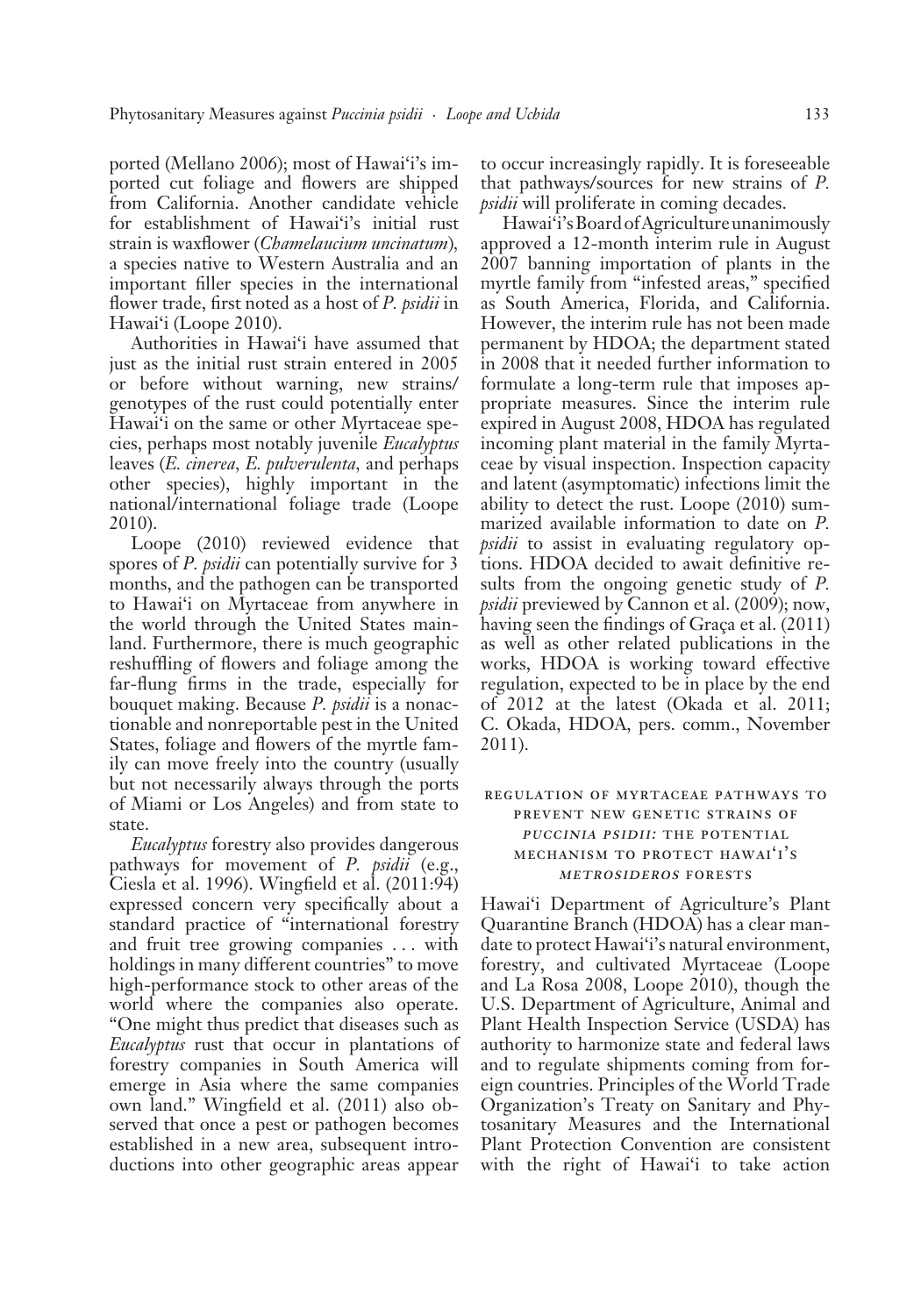[ I]n the absence of detailed scientific evidence, the 'precautionary principle', which supports taking protective action (e.g., banning particular imports or establishing new quarantine procedures) before there is complete scientific proof of a risk, exists as a fail-safe mechanism. In effect, action should not be delayed simply because full scientific information is lacking. The provisional measure must take into consideration available pertinent information. However, under the SPS Agreement any state adopting precautionary measures must seek to obtain the additional information necessary for a more objective assessment of risk, and must review measures within a reasonable period (Hulme 2011:309).

Work under way by Graça and colleagues (Cannon et al. 2009, Graça et al. 2011) provides synergy with other genetic work demonstrating that genetics can matter profoundly for the ability of this rust to infect various hosts. Furthermore, there seems to be no practical means to distinguish among incoming strains.

The current threat of *P. psidii* to Hawai'i is primarily posed by the importation of infected plants (cut flowers and foliage, as well as nursery stock) from the continental United States; however, that may change in the future. When Hawai'i takes a stand (through State regulation) to protect its native and introduced Myrtaceae, there is a strong likelihood that USDA would implement federal regulation of Myrtaceae from foreign countries.

Drastic restriction by HDOA, for more than a century, on entry of coffee plants has effectively kept coffee rust (*Hemileia vastatrix*) out of Hawai'i. This approach offers the strongest protection for Hawai'i's native forest ecosystems. Prohibition of Myrtaceae provides a means of keeping out *P. psidii* as well as other important pests of native and nonnative Myrtaceae (see Loope 2010 and Loope and La Rosa 2010). There would be a need to mitigate complete prohibition, through providing a means for bringing germplasm of certain Myrtaceae into Hawai'i by permit. This could apply to *Eucalyptus* spp. for forestry (see Wingfield et al. [2011] for discussion of the risk), as well as to new Myrtaceae for Hawai'i's horticulture industry. Use of a molecular diagnostic test for assessing seeds could potentially be warranted and practical in such instances; such a test has been developed for use in Australia (Langrell et al. 2008). Postentry quarantine under permit could be explored as a potential tool by HDOA; Hawai'i has decades of operational experience with such quarantines.

#### implications for other islands and countries with myrtaceae

Myrtaceae is a large family with ca. 5,500 species (Biffin et al. 2010), with about one-fourth of the species in the neotropics and more than one-third in Australia. The other 2,000+ species are found mostly across southern Asia, central and southern Africa, and various islands, from Madagascar to the Pacific. Australia has acted on its extreme concern to try to put measures into place to protect its Myrtaceae (e.g., Booth et al. 2000, Grgurinovic et al. 2006, Langrell et al. 2008, Carnegie and Cooper 2011). Only about 4% of Australian Myrtaceae has been tested, but most were shown to be potential hosts of *P. psidii* (Zauza et al. 2010).

Five years after *P. psidii* was detected in Hawai'i, in April 2010, a taxon of rust in the *P. psidii* complex (*Uredo rangelii,* described by Simpson et al. (2006) but according to some authorities questionably distinct from *P. psidii*) was detected on several genera of native Myrtaceae at a cut-flower nursery in New South Wales, Australia, at about 33° S (Carne gie et al. 2010). Australia already had a contingency response plan in place, and an attempt was made to achieve containment and eradication. Nevertheless, in December 2010, "myrtle rust" (so named because *Myrtus communis* had been the host of the type specimen of *U. rangelii* ) was detected at a small number of nurseries in Brisbane (27.5° S), Queensland (Invasive Species Council 2011), shortly before a period of extremely wet weather in that area in January 2011, with extensive and se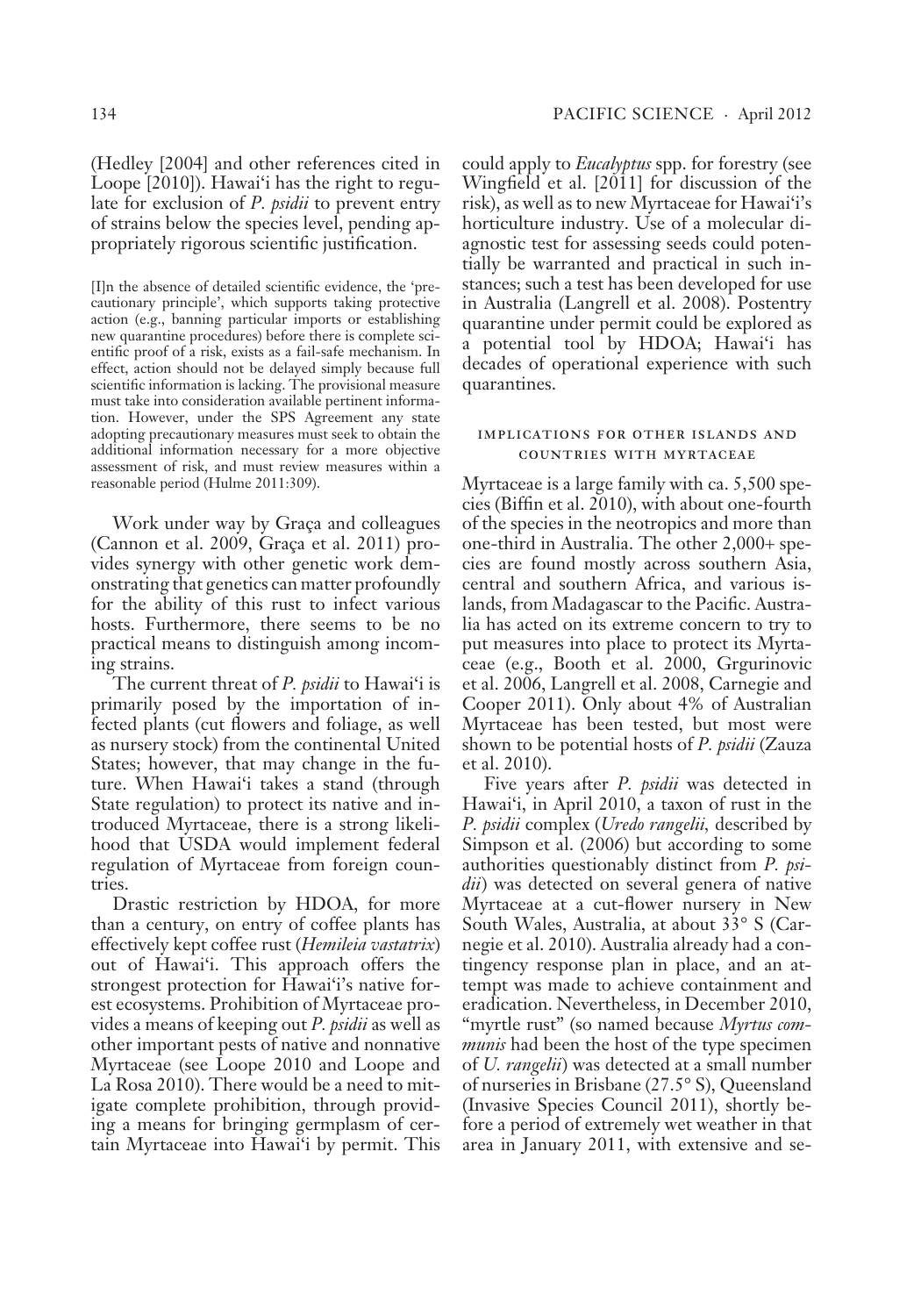vere floods. With the warm, moist conditions, the rust had spread as far north as Cairns (17° S) by February 2011. Much of Australia may turn out to be too dry or too cold for the rust to thrive, but tropical wet Queensland  $(12-28° S)$ , with hundreds of species of Myrtaceae, likely has the highest vulnerabiliy.

Australia will predictably act within its interpretation of international phytosanitary rules to keep out additional strains within "the *P. psidii* complex" (Carnegie et al. 2010, Carnegie and Cooper 2011), though the different binomial, *Uredo rangelii,* may simplify the phytosanitary issue. Information sharing with Australia may affect Hawai'i's success in enacting and sustaining effective regulations against new strains of *P. psidii.*

If *U. rangelii* were to become widespread in eastern Australia, it could pose an immediate potential threat to New Zealand North Island's *Metrosideros* forests, because rusts are known to blow on the wind across the Tasman Sea from Australia to New Zealand (Viljanen-Rollinson and Cromy 2002). New Zealand, south from about 34° S, with six genera of Myrtaceae, may or may not prove mostly resistant to the rust because of cool temperatures. The ability of *P. psidii* s.l. to thrive at latitudes south or north of about 30° latitude will be tested in locations such as New Zealand, Australia, and California. The complexity of interactions between temperature and moisture conditions seems to make confident prediction particularly difficult.

The only other recent record of *P. psidii* establishment outside the neotropics and subtropics is that by Kawanishi et al. (2009) for Japan (Tateyama, Chiba, at 35° N).

Genetic strains of the *Puccinia psidii* complex are likely to spread to other areas with native and introduced Myrtaceae. Some Pacific islands are notably rich in Myrtaceae and thus have much to lose. Just for example, New Caledonia's diverse flora has 21 genera (six endemic) and 234 endemic species of Myrtaceae ( Jaffré et al. 2001). Many islands and countries are going to be challenged to protect their Myrtaceae from *P. psidii.* Perhaps a concerted international effort could make a substantial difference.

#### acknowledgments

The following colleagues are among those who have made important contributions to the ideas in this article: D. Alontaga, R. Anderson, K. Britton, C. Buddenhagen, C. Buermeyer, F. Campbell, P. Cannon, S. Clark, P. Conant, M. Fox, J. B. Friday, S. Gon, R. Graça, R. Hauff, C. Kadooka, E. Killgore, A. M. La Rosa, M. Loope, L. Mehrhoff, C. Okada, N. Reimer, R. Sniezko, F. and K. Starr, M. Wingfield, and S. Zhong. We thank C. Smith and P. Vitousek and two anonymous reviewers for helpful suggestions.

#### **Literature Cited**

- Biffin, E., E. J. Lucas, L. A. Craven, I. Ribeiro da Costa, M. G. Harrington, and M. D. Crisp. 2010. Evolution of exceptional species richness among lineages of fleshyfruited Myrtaceae. Ann. Bot. (Lond.) 106:79-93.
- Booth, T. H., K. M. Old, and T. Jovanovic. 2000. A preliminary assessment of high risk areas for *Puccinia psidii* (*Eucalyptus* rust) in the Neotropics and Australia. Agric. Ecosyst. Environ. 82:295 – 301.
- Brasier, C. M. 2008. The biosecurity threat to the UK and global environment from international trade in plants. Plant Pathol. (Lond.) 57:792 – 808.
- Buermeyer, K., L. Loope, A. M. La Rosa, and R. Hauff. 2008. 'Öhi'a: Backbone of Hawai'i's terrestrial ecosystems and culture: Poster presentation at International Union of Forestry Research Organizations, Conference on Invasive Species in International Trade, Shepherdstown, West Virginia, 27-30 May 2008. Accessed 11 July 2011. http://www.hear.org/ species/metrosideros\_polymorpha/pdfs/ buermeyeretalohiaposter20080527letter .pdf.
- Campbell, F. T. 2001. The science of risk assessment for phytosanitary regulation and the impact of changing trade regulations. BioScience 51:123-133.
- Cannon, P. G., A. C. Alfenas, and K. O. Britton. 2009. Understanding the potential of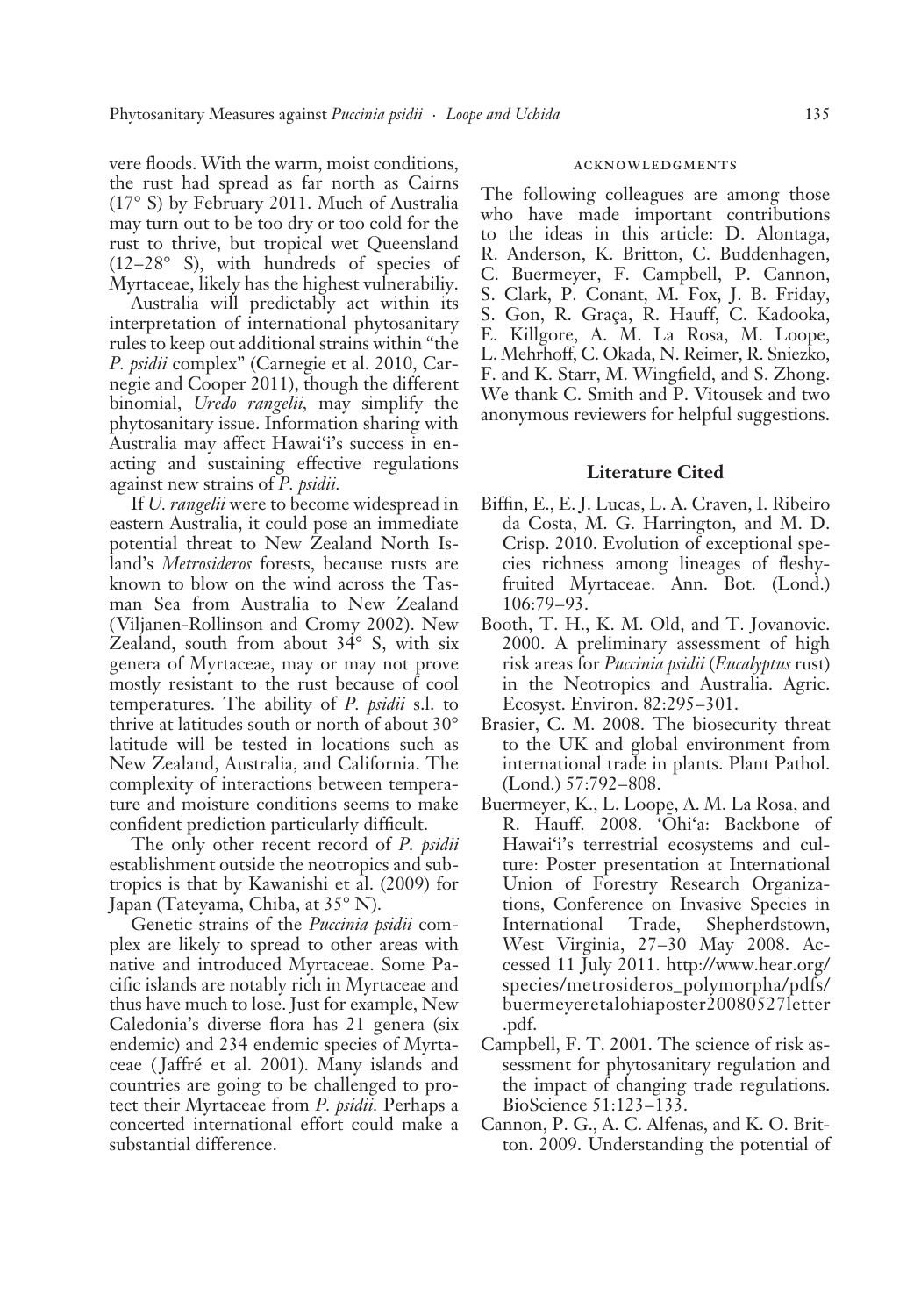guava rust (*Puccinia psidii* ) to destroy a myrtaceous tree, ohia (*Metrosideros polymorpha*)*,* in Hawaii. Pages 213 – 214 *in* New Zealand Forest Research Institute Limited, comp. Popular summaries. IUFRO International Forest Biosecurity Conference, Rotorua, New Zealand, 16-20 March 2009. N. Z. For. Res. Inst. Bull. 233.

- Carnegie, A. J., and K. Cooper. 2011. Emergency response to the incursion of an exotic myrtaceous rust in Australia. Australas. Plant Pathol. 40:346-359.
- Carnegie, A. J., J. R. Lidbetter, J. Walker, M. A. Horwood, L. Tesoriero, M. Glen, and M. J. Priest. 2010. *Uredo rangelii,* a taxon in the guava rust complex, newly recorded on Myrtaceae in Australia. Australas. Plant Pathol. 39:463 – 466.
- Ciesla, W. M., M. Diekmann, and C. A. J. Putter. 1996. FAO/IPGRI Technical guidelines for the safe movement of germplasm. No. 17. *Eucalyptus* spp. Food and Agriculture Organization of the United Nations, Rome/International Plant Genetic Resources Institute.
- Cordell, S., G. Goldstein, F. C. Meinzer, and P. M. Vitousek. 2001. Regulation of leaf life-span and nutrient-use efficiency of *Met rosideros polymorpha* trees at two extremes of a long chronosequence in Hawai'i. Oecologia (Berl.) 127:198-206.
- Cordell, S., G. Goldstein, D. Mueller-Dombois, D. Webb, and P. M. Vitousek. 1998. Physiological and morphological variation in *Metrosideros polymorpha,* a dominant Hawaiian tree species, along an altitudinal gradient: The role of phenotypic plasticity. Oecologia (Berl.) 113:188 – 196.
- Cornwell, W. K., B. Bhaskar, L. Sack, S. Cordell, and C. K. Lunch. 2007. Adjustment of structure and function of Hawaiian *Metrosideros polymorpha* at high vs. low precipitation. Funct. Ecol. 21:1063-1071.
- Coutinho, T. A., M. J. Wingfield, A. C. Alfenas, and P. W. Crous. 1998. Eucalyptus rust: A disease with the potential for serious international implications. Plant Dis. 82:819 – 825.
- Ellison, A. M., M. S. Bank, B. D. Clinton, E. A. Colburn, K. Elliott, C. R. Ford, D. R.

Foster, B. D. Kloeppel, J. D. Knoepp, G. M. Lovett, J. Mohan, D. A. Orwig, N. L. Rodenhouse, V. W. Sobczak, K. A. Stinson, J. K. Stone, C. M. Swan, J. Thompson, B. Von Holle, and J. R. Webster. 2005. Loss of foundation species: Consequences for the structure and dynamics of forested ecosystems. Front. Ecol. Environ. 9:479-486.

- Follett, P. A., and L. G. Neven. 2006. Current trends in quarantine entomology. Annu. Rev. Entomol. 51:359-385.
- Fox, A. M., and L. L. Loope. 2007. Globalization and invasive species issues in Hawaii: Role-playing some local perspectives. J. Nat. Resour. Life Sci. Educ. 36:147 – 157.
- Glen, M., A. C. Alfenas, E. A. V. Zauza, M. J. Wingfield, and C. Mohammed. 2007. *Puccinia psidii:* A threat to the Australian environment and economy—a review. Australas. Plant Pathol. 36:1 – 16.
- Graça, R. N., A. C. Alfenas, A. L. Ross-Davis, N. B. Klopfenstein, M. S. Kim, T. L. Peever, P. G. Cannon, J. Y. Uchida, C. Y. Kadooka, and R. D. Hauff. 2011. Multilocus genotypes indicate differentiation among *Puccinia psidii* populations from South America and Hawaii. *In* M. L. Fairweather, comp., Proceedings of the 58th Western International Forest Disease Work Conference, Valemount, BC, Canada, 4-8 October 2010. U.S. Forest Service, AZ Zone Forest Health, Flagstaff, Arizona. Accessed 19 November 2011. http://www.fs.fed.us/rm /pubs\_other/ rmrs\_2011\_graca\_r001.pdf.
- Graça, R. N., A. L. Ross-Davis, M. S. Kim, A. C. Alfenas, T. L. Peever, P. G. Cannon, and N. B. Klopfenstein. 2010. Toward understanding genetic relationships among populations of guava rust (*Puccinia psidii* )*:* An invasive pathogen of native Hawaiian forests and a potential threat to eucalypts world-wide. Poster presentation at 58th Western International Forest Disease Work Conference, Valemount, BC, Canada, 4-8 October 2010.
- Grgurinovic, C. A., D. Walsh, and F. Macbeth. 2006. Eucalyptus rust caused by *Puc-*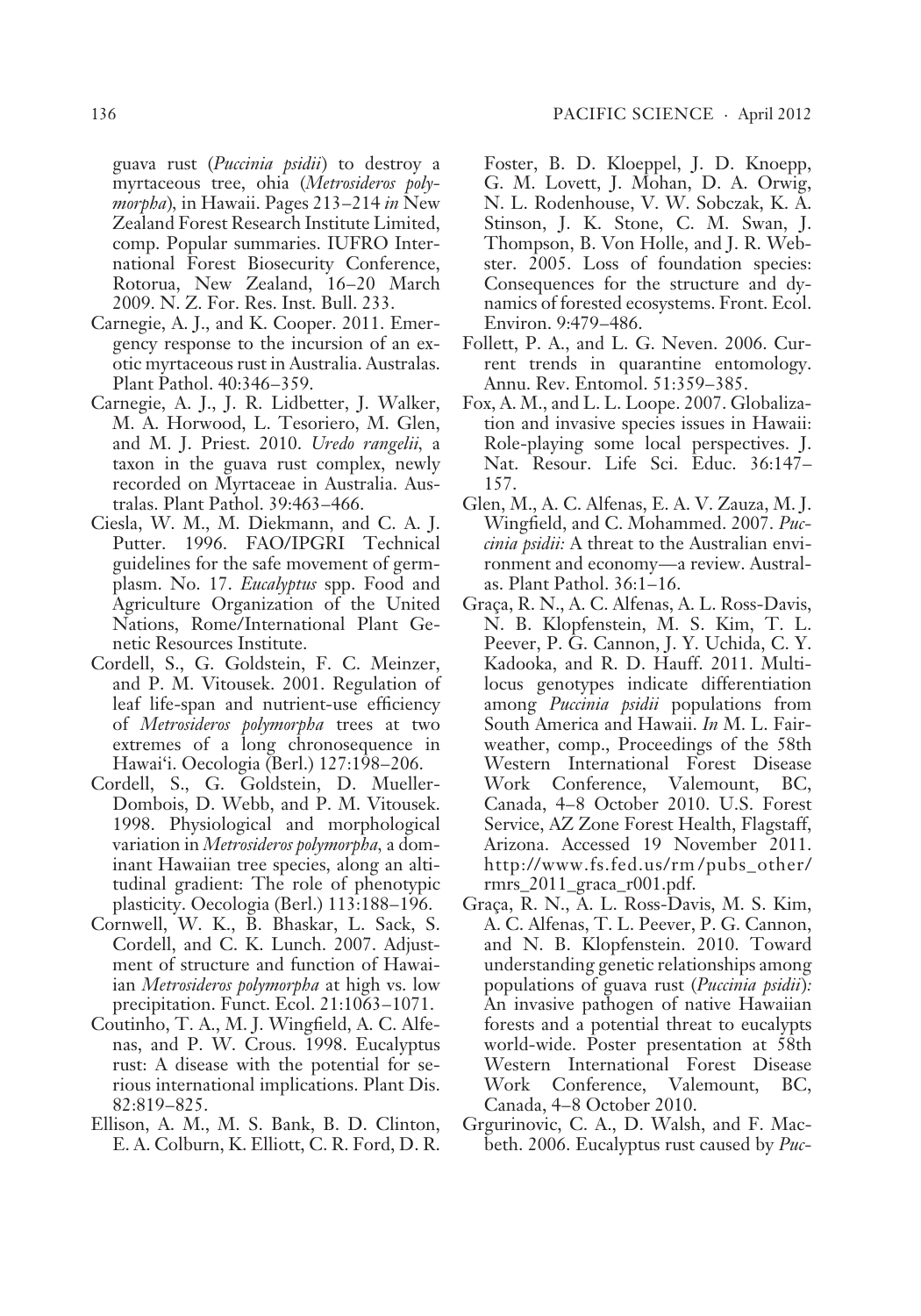*cinia psidii* and the threat it poses to Australia. EPPO Bull. 36:486–489.

- Gruner, D. S. 2004. Arthropods from '*öhi'a lehua* (Myrtaceae: *Metrosideros polymorpha*), with new records for the Hawaiian Islands. Bishop Mus. Occas. Pap. 78:33–52.
- Heather, N. W., and G. J. Hallman. 2008. Pest management and phytosanitary trade barriers. CAB International, Wallingford, United Kingdom.
- Hodges, C. S., K. T. Adee, J. D. Stein, H. B. Wood, and R. D. Doty. 1986. Decline of Ohia (*Metrosideros polymorpha*) in Hawaii: A review. U.S. Department of Agriculture, Forest Service, Pacific Southwest Forest and Range Experiment Station, Berkeley, California.
- Holt, A. 1996. An alliance of biodiversity, health, agriculture, and business interests for improved alien species management in Hawai'i. Pages 155 – 160 *in* O. T. Sandlund, P. J. Schei, and A. Viken, eds. Proceedings of the Norway/UN Conference on alien species. Directorate for Nature Management and Norwegian Institute for Nature Research, Trondheim, Norway. Accessed 11 July 2011. www.hear.org/ articles/norwayholt1996.
- Hulme, P. 2011. Chapter 23. Biosecurity: The changing face of invasion biology. Pages 301-314 *in* D. M. Richardson, ed., Fifty years of invasion ecology: The legacy of Charles Elton. Blackwell Publishing Ltd., Oxford, United Kingdom.
- Invasive Species Council [Australia]. 2011. Environmental impacts of myrtle rust. Accessed 11 July 2011. http://www.qccqld . o r g . a u / d o c s / C a m p a i g n s / N a t u r e Conservation/Myrtle%20rust% 20backgrounder%202011%20final.pdf.
- Jaffré, T., P. Morat, J.-M. Veillon, F. Rigault, and G. Dagostini. 2001. Composition and characterisation of the native flora of New Caledonia. Documents Scientifiques et Techniques, II4. Institut de Recherche pour le Développement, Nouméa.
- Junghans, D. T., A. C. Alfenas, S. H. Brommonschenkel, S. Oda, E. J. Mello, and D. Grattapaglia. 2003. Resistance to rust (*Puccinia psidii* Winter) in *Eucalyptus:* Mode of

inheritance and mapping of a major gene with RAPD markers. Theor. Appl. Genet. 108:175 – 180.

- Kadooka, C. 2010. Current molecular characterization and disease management results for *Puccinia psidii,* the 'öhi'a rust. Pages 48–54 *in* Proceedings of the 7th meeting of IUFRO Working Party 7.03- 04. USDA Forest Service. Southern Region, Forest Health Protection Report 10- 01-01.
- Kawanishi, T., S. Uematsu, M. Kakishima, S. Kagiwada, H. Hamamoto, H. Horie, and S. Namba. 2009. First report of rust disease on ohia and the causal fungus, *Puccinia psidii,* in Japan. J. Gen. Plant Pathol. 75:428 – 431.
- Killgore, E. M., and R. A. Heu. 2005 [2007]. 'Öhi'a rust, *Puccinia psidii* Winter. New Pest Advisory No. 05-04. Hawai'i Department of Agriculture, Honolulu.
- Langrell, S.  $\overline{R}$ . H., M. Glen, and A. C. Alfenas. 2008. Molecular diagnosis of *Puccinia psidii* (guava rust): A quarantine threat to Australian eucalypt and Myrtaceae biodiversity. Plant Pathol. (Lond.) 57:687 – 701.
- Loope, L. L. 1998. Hawaii and Pacific islands. Pages 747–774 *in* M. J. Mac, P. A. Opler, C. E. Puckett Haecker, and P. D. Doran, eds. Status and trends of the nation's biological resources, Vol. 2. U.S. Department of the Interior, U.S. Geological Survey, Reston, Virginia.
- ———. 2010. A summary of information on the rust *Puccinia psidii* Winter (guava rust) with emphasis on means to prevent introduction of additional strains to Hawaii. U.S. Geological Survey Open File Report 2010-1082. Accessed 11 July 2011. http:// pubs.usgs.gov/of/2010/1082.
- Loope, L., and F. Kraus. 2009. Preventing establishment and spread of invasive species: Current status and needs. Pages 359 – 380 *in* T. K. Pratt, C. T. Atkinson, P. C. Banko, J. D. Jacobi, and B. L. Woodworth, eds. Conservation of Hawaiian forest birds: Implications for island birds. Yale University Press, New Haven, Connecticut.
- Loope, L., and A. M. La Rosa. 2008. An analysis of the risk of introduction of additional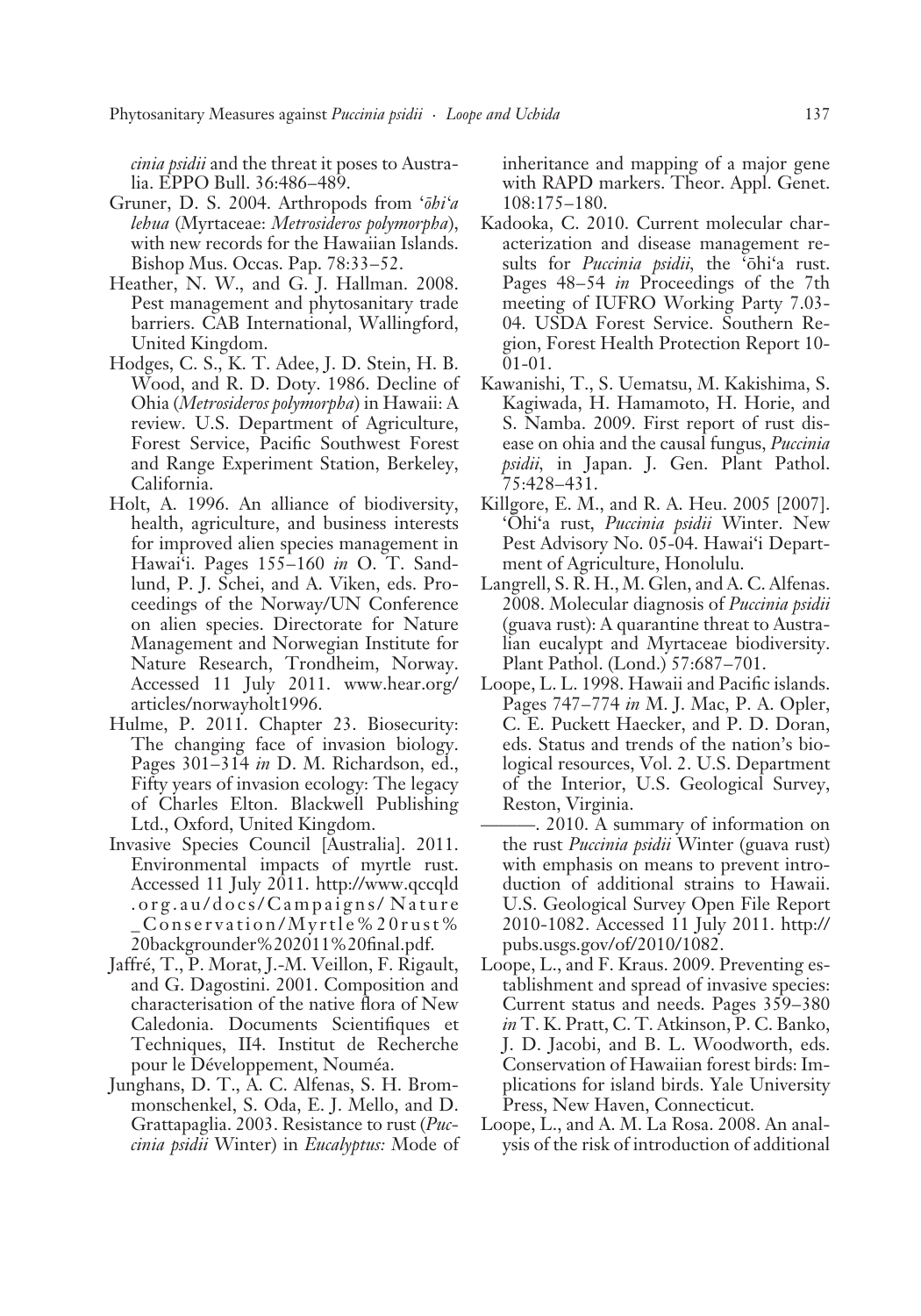strains of the rust *Puccinia psidii* Winter ('öhi'a rust) to Hawai'i. U.S. Geological Survey Open File Report 2008-1008. Accessed 11 July 2011. http://pubs.usgs.gov/ of/2008/1008/.

- ———. 2010. Protecting Hawai'i's forests from harm: An argument for strong measures to prevent arrival of pests of Hawai'i's myrtle family. Pages 2–15 *in* Proceedings of the 7th meeting of IUFRO Working Party 7.03-04. USDA Forest Service. Southern Region, Forest Health Protection Report 10-01-01.
- Loope, L. L., and D. Mueller-Dombois. 1989. Characteristics of invaded islands, with special reference to Hawaii. Pages 257 – 280 *in* J. A. Drake, H. A. Mooney, F. di Castri, R. H. Groves, F. J. Kruger, M. Rejmanek, and M. Williamson, eds. Biological invasions: A global perspective. John Wiley & Sons, Chichester, United Kingdom.
- MacLachlan, J. D. 1938. A rust of the pimento tree in Jamaica, BWI. Phytopathology 28:157 – 170.
- Mamani, E. M. C., N. W. Bueno, D. A. Faria, L. M. S. Guimarães, D. Lau, A. C. Alfenas, and D. Grattapaglia. 2010. Positioning of the major locus for *Puccinia psidii* rust resistance (Ppr1) on the *Eucalyptus* reference map and its validation across unrelated pedigrees Tree Genet. Genomes 6:953 – 962.
- Marlatt, R. B., and J. W. Kimbrough. 1979. *Puccinia psidii* on *Pimenta dioica* in South Florida. Plant Dis. Rep. 63:510-512.
- Mellano, V. 2006. Rust on myrtle found in San Diego County: Healthy garden-Healthy home, Univ. Calif. Coop. Ext. Retail Nursery Newsl. 1 (6): 3.
- Moon, D. H., R. G. R. Salvatierra, D. G. G. Caldas, M. C. C. Gallo de Carvalho, R. T. Carneiro, L. M. Franceschini, S. Oda, and C. A. Labate. 2007. Comparison of the expression profiles of susceptible and resistant *Eucalyptus grandis* exposed to *Puccinia psidii* Winter using SAGE. Funct. Plant Biol. 34:1010-1018.
- Mueller-Dombois, D. 1985. 'Öhi'a dieback in Hawai'i: 1984 synthesis and evaluation. Pac. Sci. 39:150-170.
- Mumford, J. D. 2002. Economic issues related to quarantine in international trade. Eur. Rev. Agric. Econ. 29:329-348.
- Okada, C., L. Loope, and R. Hauff. 2011. A rule designed to protect 'öhi'a forests by preventing new strains of *Puccinia psidii*  from establishing in Hawai'i: Rationale, process, and implications (abstract and oral presentation). Hawai'i Conservation Conference, Honolulu, Hawai'i, 3 August 2011. Accessed 19 November 2011. http://hawaii .conference-services.net/reports/template/ onetextabstract.xml?xsl=template/ onetextabstract.xsl&conferenceID=2468& abstractID=512332.
- Percy, D. M., A. M. Garver, W. L. Wagner, H. F. James, C. W. Cunningham, S. E. Miller, and R. C. Fleischer. 2008. Progressive island colonization and ancient origin of Hawaiian *Metrosideros* (Myrtaceae).Proc. R. Soc. Lond. B Biol. Sci. 275:1479 – 1490.
- Pimentel, D., M. Pimentel, and A. Wilson. 2007. Plant, animal, and microbe invasive species in the USA and the world. Pages 316 – 330 *in* W. Nentwig, ed. Biological invasions. Springer, Berlin.
- Ploetz, R. C. 2007. Diseases of tropical perennial crops: Challenging problems in diverse environments. Plant Dis. 91:644–663.
- Rayamajhi, M. B., P. D. Pratt, T. D. Center, and G. S. Wheeler. 2010. Differential response by *Melaleuca quinquenervia* trees to attack by the rust fungus *Puccinia psidii* in Florida. Plant Dis. 94:1165.
- Ribeiro, I. J. A., and C. V. Pommer. 2004. Breeding guava (*Psidium guajava*) for resistance to rust caused by *Puccinia psidii.* Acta Hortic. (ISHS) 632:75-78. Accessed 11 July 2011. http://www.actahort.org/books/ 632/632\_9.htm.
- Rossman, A. Y. 2009. The impact of invasive fungi on agricultural ecosystems in the United States. Biol. Invasions 11:97-107.
- Simpson, J. A., K. Thomas, and C. A. Grgurinovic. 2006. Uredinales species pathogenic on species of Myrtaceae. Australas. Plant Pathol. 35:546-562.
- Uchida, J. Y., and L. L. Loope. 2009. A recurrent epiphytotic of guava rust on rose a pple, *Syzygium jambos,* in Hawaii. Plant Dis. 93:429.